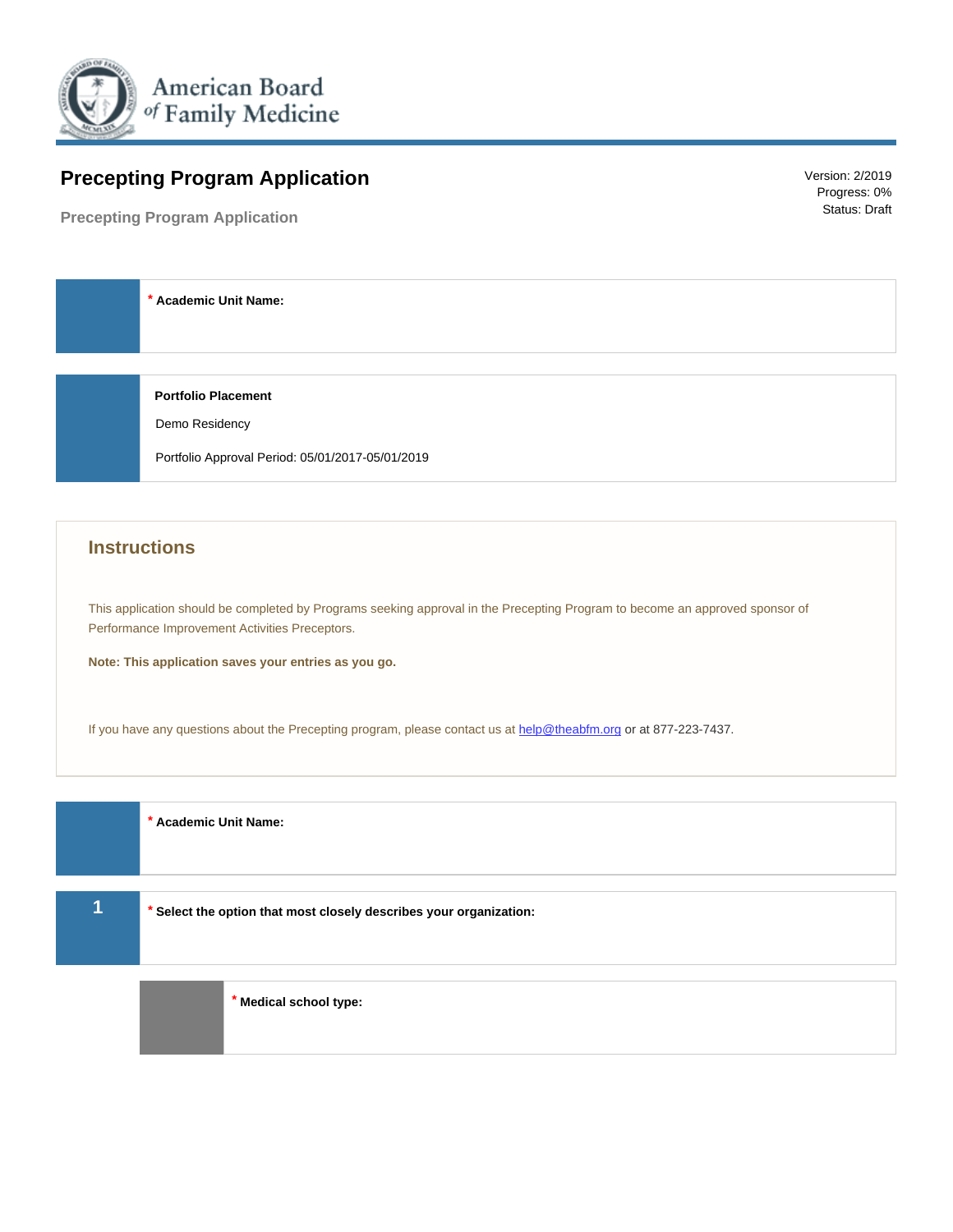|                | * Residency type:                                                                                                                                                                                                           |
|----------------|-----------------------------------------------------------------------------------------------------------------------------------------------------------------------------------------------------------------------------|
|                | Please describe if other:                                                                                                                                                                                                   |
| $\overline{2}$ | Mailing address:                                                                                                                                                                                                            |
| $\overline{3}$ | * Residency program or organization website:                                                                                                                                                                                |
| 4              | Have you had one or more quality improvement activities approved by the ABFM in other pathways (e.g., organization,<br>self-directed, etc.)?                                                                                |
| 4              | $\star$<br>Please describe the processes you will use to implement and monitor the quality improvement projects within the<br>precepting program.                                                                           |
| 5 <sub>5</sub> | * Who is the faculty member who will be responsible for quality improvement projects within the precepting program?<br><b>Name</b>                                                                                          |
|                | * Title                                                                                                                                                                                                                     |
| $6\phantom{1}$ | Describe the entity or group that oversees quality improvement projects within the organization, including:<br>How the entity or group evaluates quality improvement projects<br>ä,<br>How the entity or group is organized |
| $\overline{7}$ | * Will this entity or group be utilized to manage the review of quality improvement projects for inclusion in this program once<br>approval is granted?                                                                     |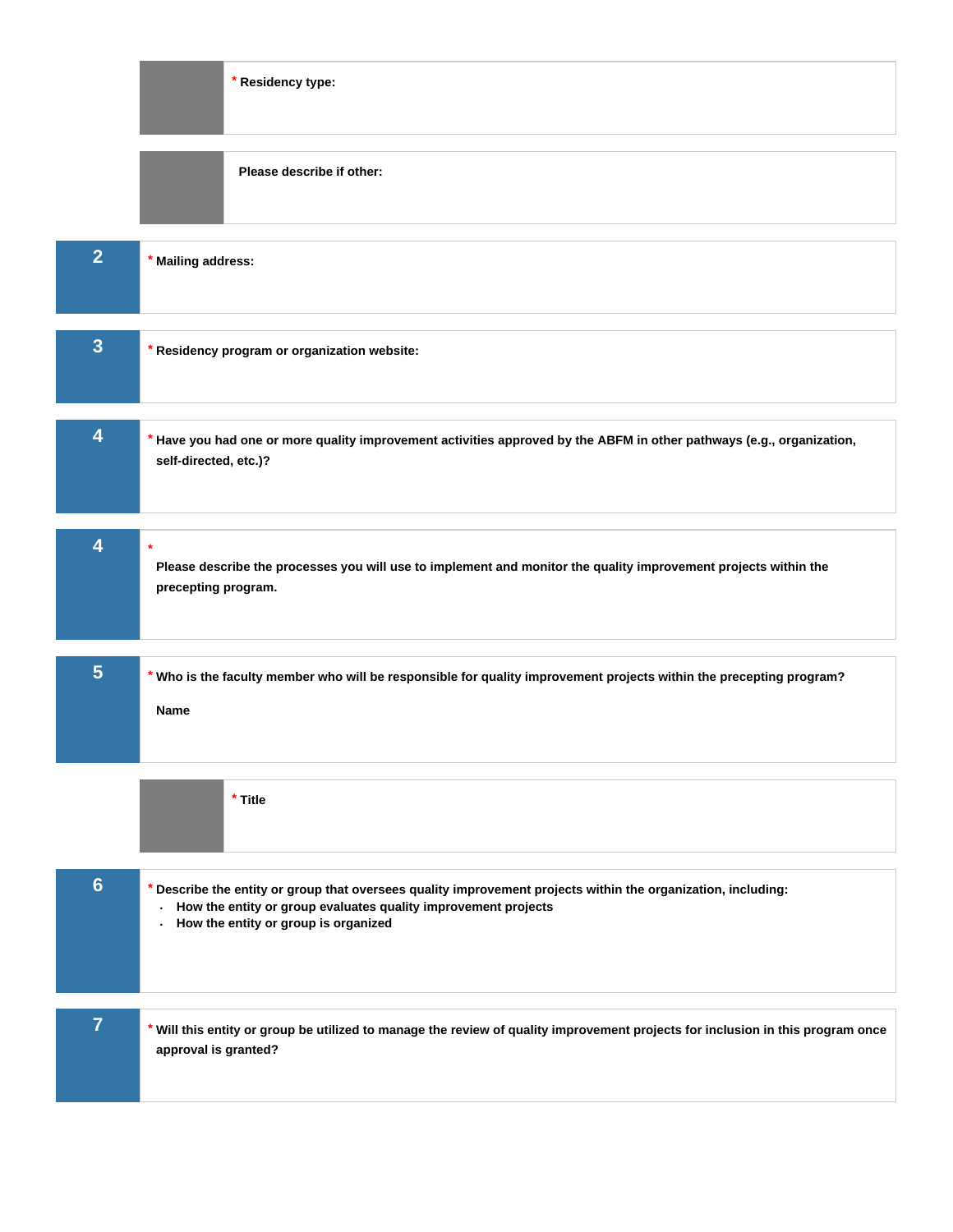| 8                                                                                                                                                                                                                                                                                                                                                                                                                                     | * Who will be the primary contact (Portfolio Manager) for the ABFM for this program?<br>Name                                                                                                                                        |
|---------------------------------------------------------------------------------------------------------------------------------------------------------------------------------------------------------------------------------------------------------------------------------------------------------------------------------------------------------------------------------------------------------------------------------------|-------------------------------------------------------------------------------------------------------------------------------------------------------------------------------------------------------------------------------------|
|                                                                                                                                                                                                                                                                                                                                                                                                                                       |                                                                                                                                                                                                                                     |
|                                                                                                                                                                                                                                                                                                                                                                                                                                       | * Email                                                                                                                                                                                                                             |
|                                                                                                                                                                                                                                                                                                                                                                                                                                       | * Phone:<br>Phone numbers should be provided in 111-111-1111 format                                                                                                                                                                 |
| 9                                                                                                                                                                                                                                                                                                                                                                                                                                     | Describe your programs and resources for training physicians in quality improvement.                                                                                                                                                |
| 10                                                                                                                                                                                                                                                                                                                                                                                                                                    | Describe how your program plans to implement quality improvement projects.                                                                                                                                                          |
| 11                                                                                                                                                                                                                                                                                                                                                                                                                                    | Describe how your program will assess and document physician participation in quality improvement projects and meeting<br>precepting hours.                                                                                         |
| 12                                                                                                                                                                                                                                                                                                                                                                                                                                    | Describe how your program funds quality improvement projects.<br>Your program must comply with the ABFM Industry Support Policy for any quality improvement projects submitted through<br>this program.                             |
| 13                                                                                                                                                                                                                                                                                                                                                                                                                                    | Number of community preceptors who will likely participate in this program:<br>Community preceptors are defined as teachers who practice off-campus and who do not have a primary appointment in<br>your department or institution. |
| 14                                                                                                                                                                                                                                                                                                                                                                                                                                    | Number of preceptors employed by the academic unit who will likely participate in this program:                                                                                                                                     |
| A<br>The Precepting Performance Improvement Program (Precepting Program) allows academic units (Sponsors) to develop and<br>oversee the completion of performance improvement (PI) projects that meet the ABFM Family Medicine Certification requirements.<br>Approved Sponsors will be able to develop and oversee PI projects for teaching physicians without having to submit an application for<br>each activity for ABFM review. |                                                                                                                                                                                                                                     |
| To participate in the Precepting Program, Sponsors must attest to comply with the ABFM requirements for organizations, projects,<br>and physician participation.                                                                                                                                                                                                                                                                      |                                                                                                                                                                                                                                     |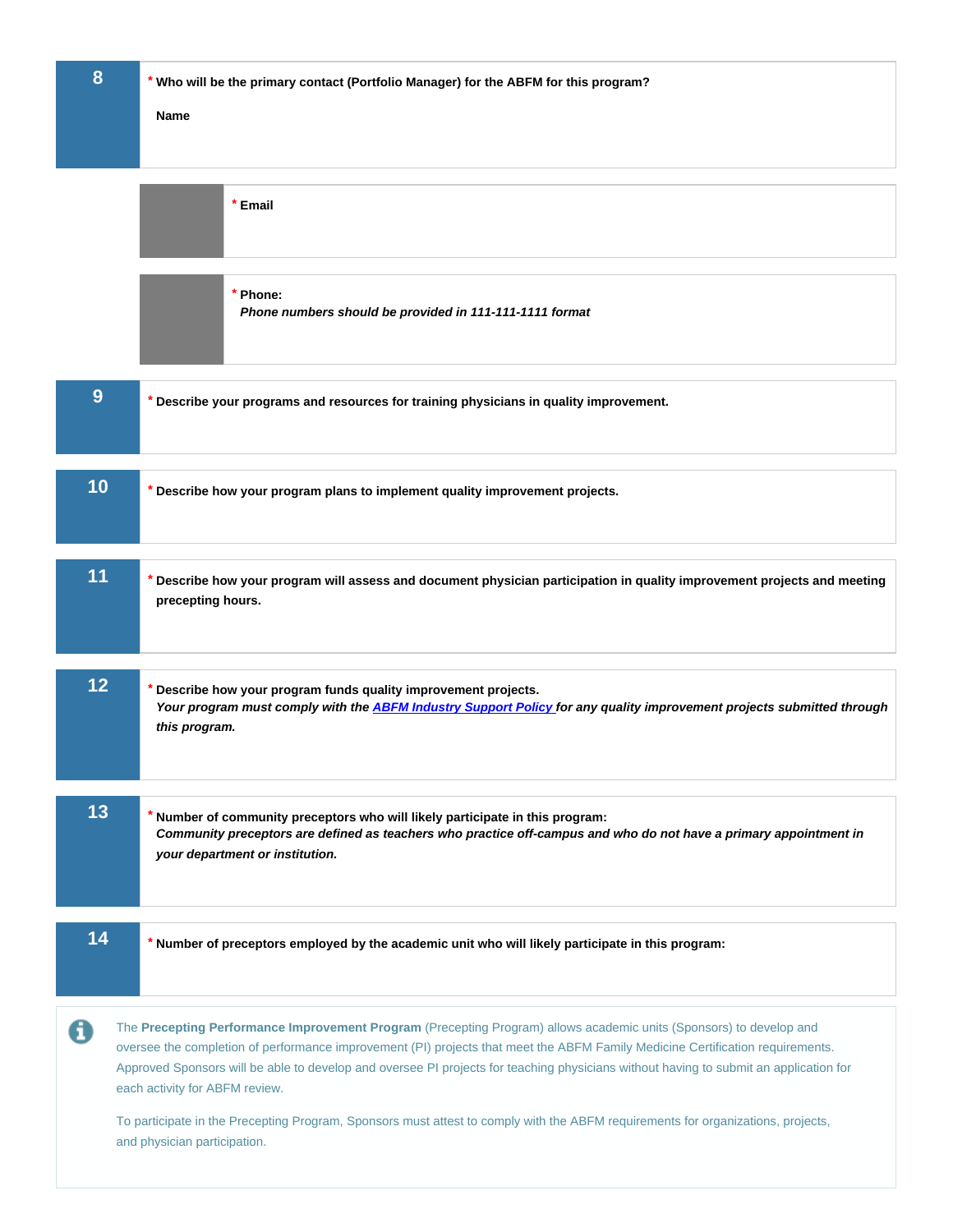# **A: ORGANIZATIONAL REQUIREMENTS**

Sponsors participating in this program will be expected to meet the following requirements and responsibilities:

# **A1. Auditable Record-Keeping**

The Sponsor must demonstrate effective mechanisms for ensuring that physicians who would receive PI credit have meaningfully participated in the PI project. This includes, but is not limited to maintaining an auditable record-keeping system to track physician participation in the approved PI project. The ABFM reserves the right to request such documentation by means of an audit process. Sponsors will be notified at least 60 days prior to an audit request.

#### **A2. Portfolio Manager**

Identify a portfolio manager to oversee the program's portfolio, submit required reports, and physician completion results.

#### **A3. Track Physician Participation and Notify ABFM of Completion**

The ABFM expects that Sponsors will track teaching hours and notify the ABFM in a timely manner when a physician has successfully completed the requirements and attested to his or her participation to ensure that PI credit is awarded.

# **B. PERFORMANCE IMPROVEMENT REQUIREMENTS**

The PI activity associated with the Precepting Program must meet the following requirements to be approved by the Sponsor for PI credit:

#### **B1: Defined Project Aim and Intervention(s)**

An explicit aim for improvement that will benefit the teaching physician and the medical student or resident should be expressed in a statement that describes what will be improved, a desired goal, and a timeframe for achieving improvement. Interventions should be clearly defined to achieve the stated aim and may include relevant changes such as (but not limited to):

. An online course(s), evidence-based reading, or in-person training to address a specific area of teaching performance

. Implementation (through teaching of medical students or residents) of skills developed through course/training

#### **B2. Include At Least One Improvement Cycle**

The ABFM requires a minimum of baseline measurement prior to implementing an intervention, a re-audit post-intervention, and a comparison of the two. Baseline and post-intervention data should be collected from both the educator and the learner.

Baseline data may include (but is not limited to):

- . A self-evaluation of teaching skills performed by the teaching physician
- . An assessment of the teaching physician by the Sponsor

Post-intervention data may include (but is not limited to):

- . Follow-up assessment from medical student(s) or resident(s) and self-evaluation/reflection by the teaching physician
- . Follow-up assessment of the teaching physician by the Sponsor
- **B3. Comply with the ABFM Industry Support Policy**

The ABFM Industry Support Policy is available [here.](https://www.theabfm.org/research/indsuppolicy.pdf)

# **C. MEANINGFUL PARTICIPATION REQUIREMENTS**

To receive ABFM PI credit for the Precepting Program, the teaching physician must meaningfully participate by:

- . **C1:** Complete an attestation appropriate to the teaching physician's work setting.
- . **C2:** Complete at least 180 1:1 contact hours.
- . **C3:** Participate in implementing the chosen intervention(s)-the changes designed to improve the teaching process appropriate to
- the teaching physician's work setting.

. **C4:** Review project data-including the pre-and post-data from the medical student or resident-in accordance with the Sponsor's project plan.

. **C5:** Demonstrate active collaboration, as needed, in the implementation of the project (e.g., meetings, data analysis,

implementation training, etc.).